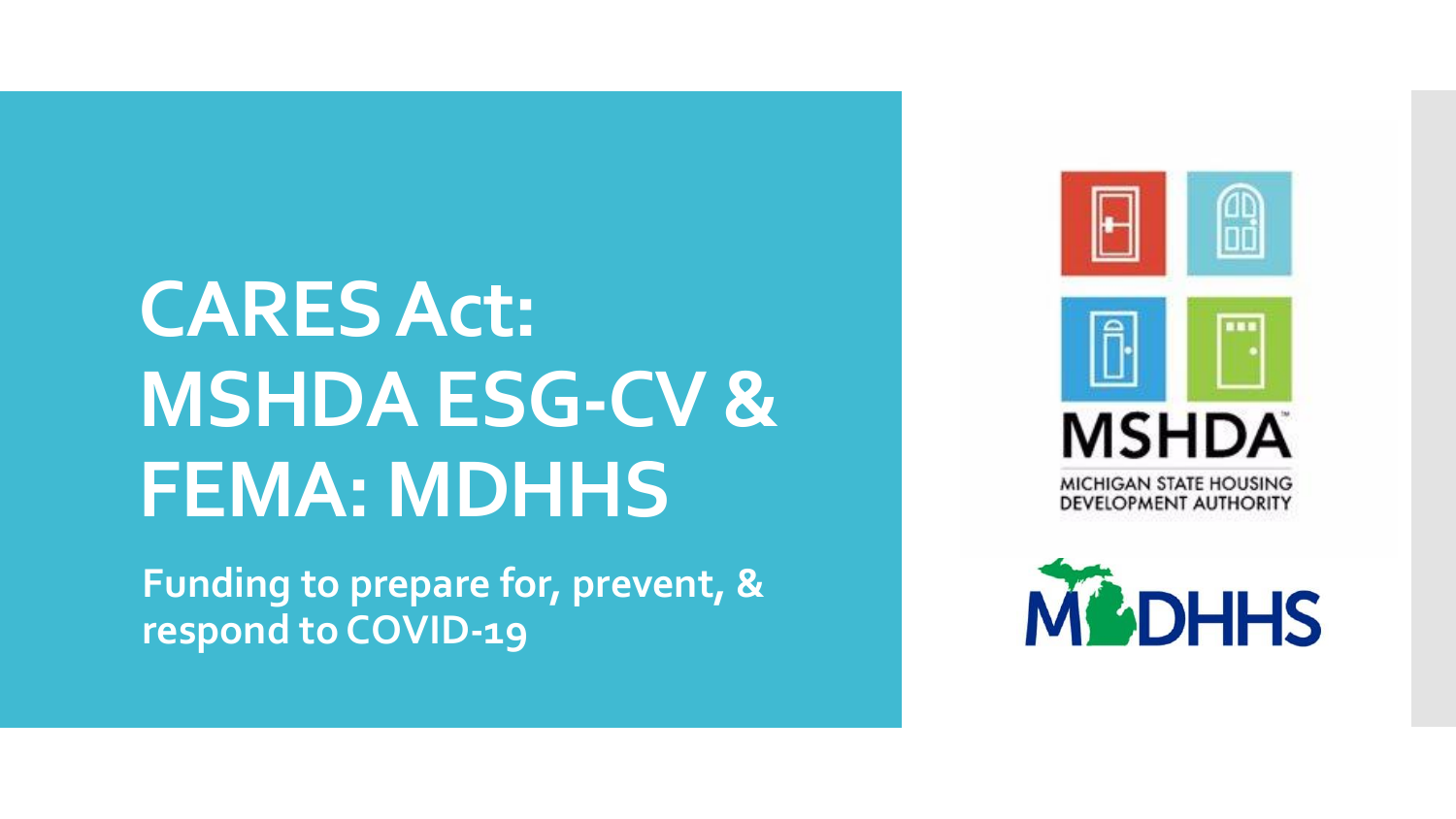### **Agenda**

#### **ESG-CV:**

- Purpose of ESG-CV Funding
- How to Apply
- ESG-CV Compared to FY2019-2020 ESG
- What's Next

**FEMA:**

Non-Congregate Sheltering (NCS) **Combined Q & A via Chat**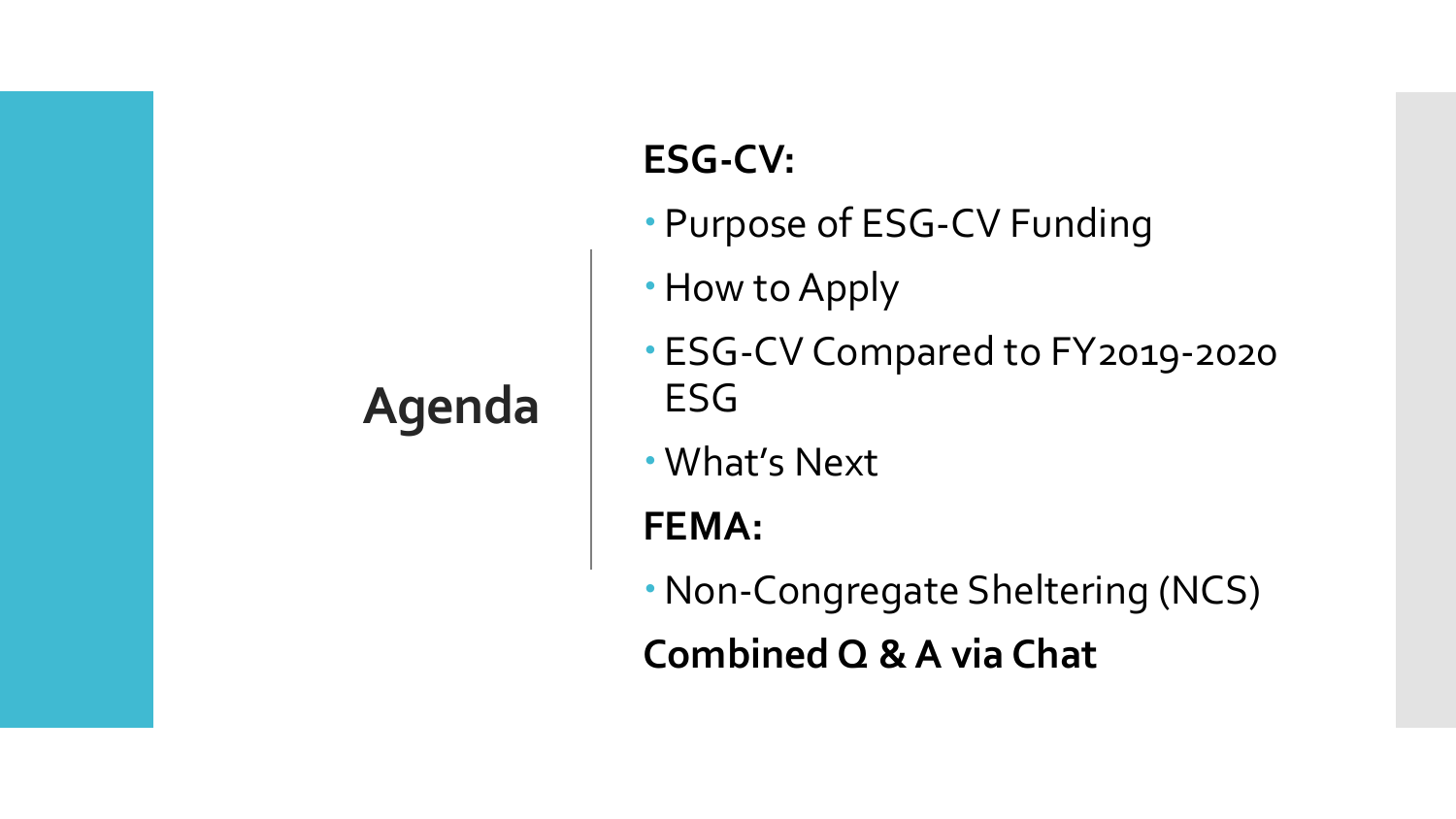

**Opening Remarks Kelly Rose Chief Housing Solutions Officer, MSHDA**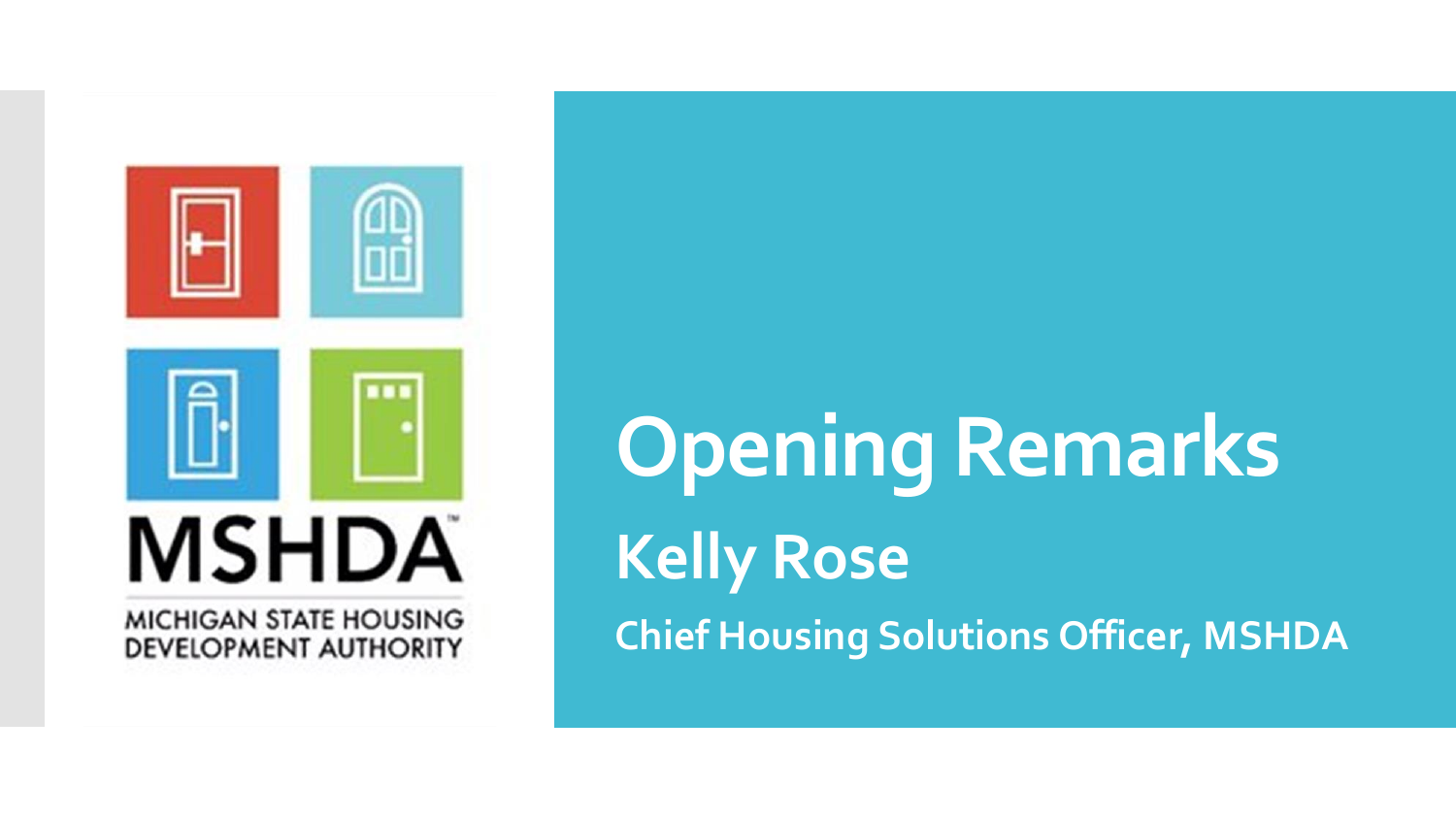## **Purpose of ESG-CV**

**Important considerations for this funding opportunity**

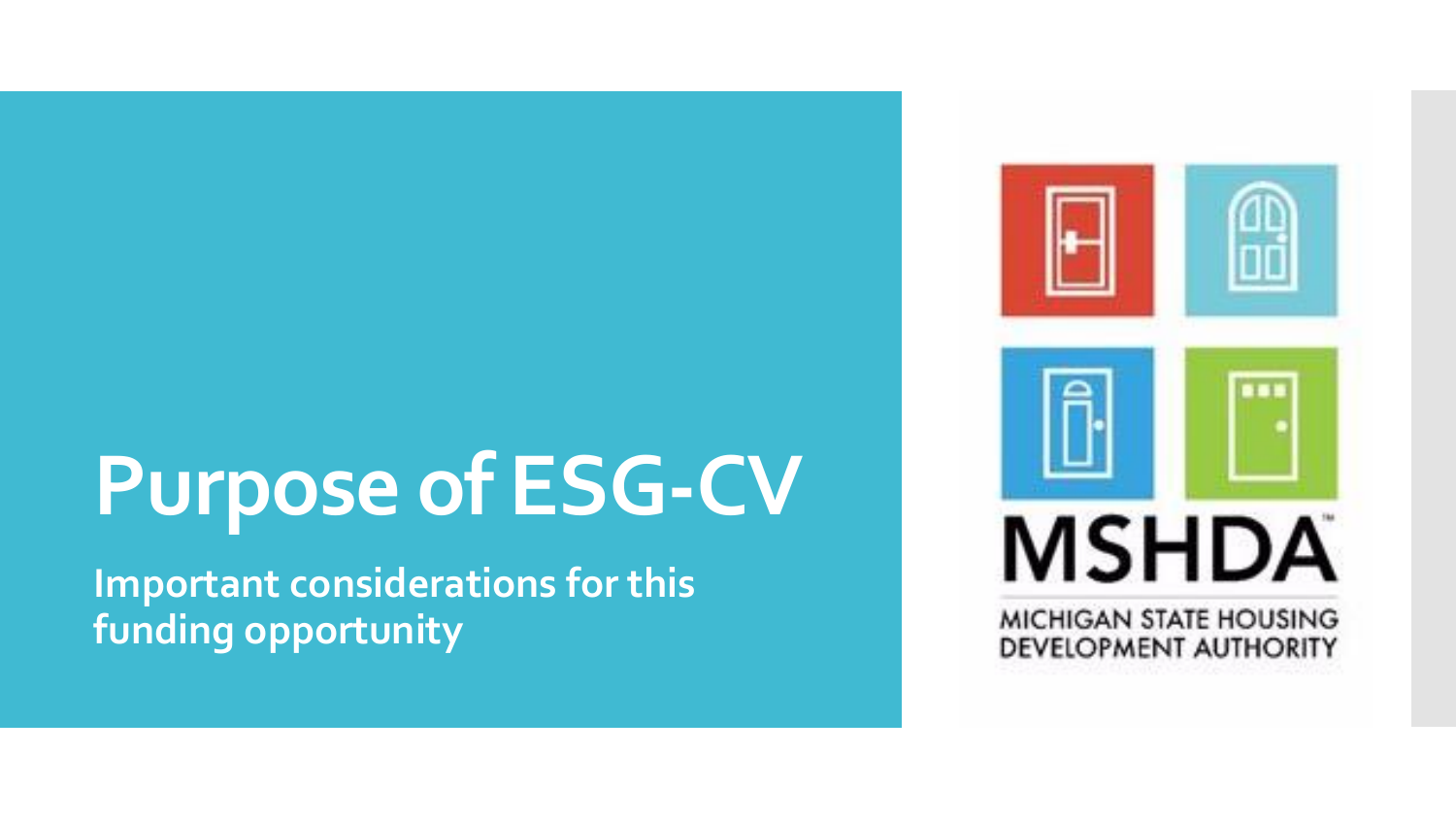**Priority Activities & Actions for ESG -CV**

- Support emergency shelter capacity in coordination with other available funding sources
- Provide hazard pay to frontline workers
- Increase staffing
	- **Housing navigation** and landlord engagement
	- Coordinated Entry and case management
- Prepare for homelessness prevention
	- Local workflow and marketing
- Consider new subgrantees and/or new services
	- Street outreach and emergency shelter
	- Master leasing for RRH
	- Youth providers
	- DV housing providers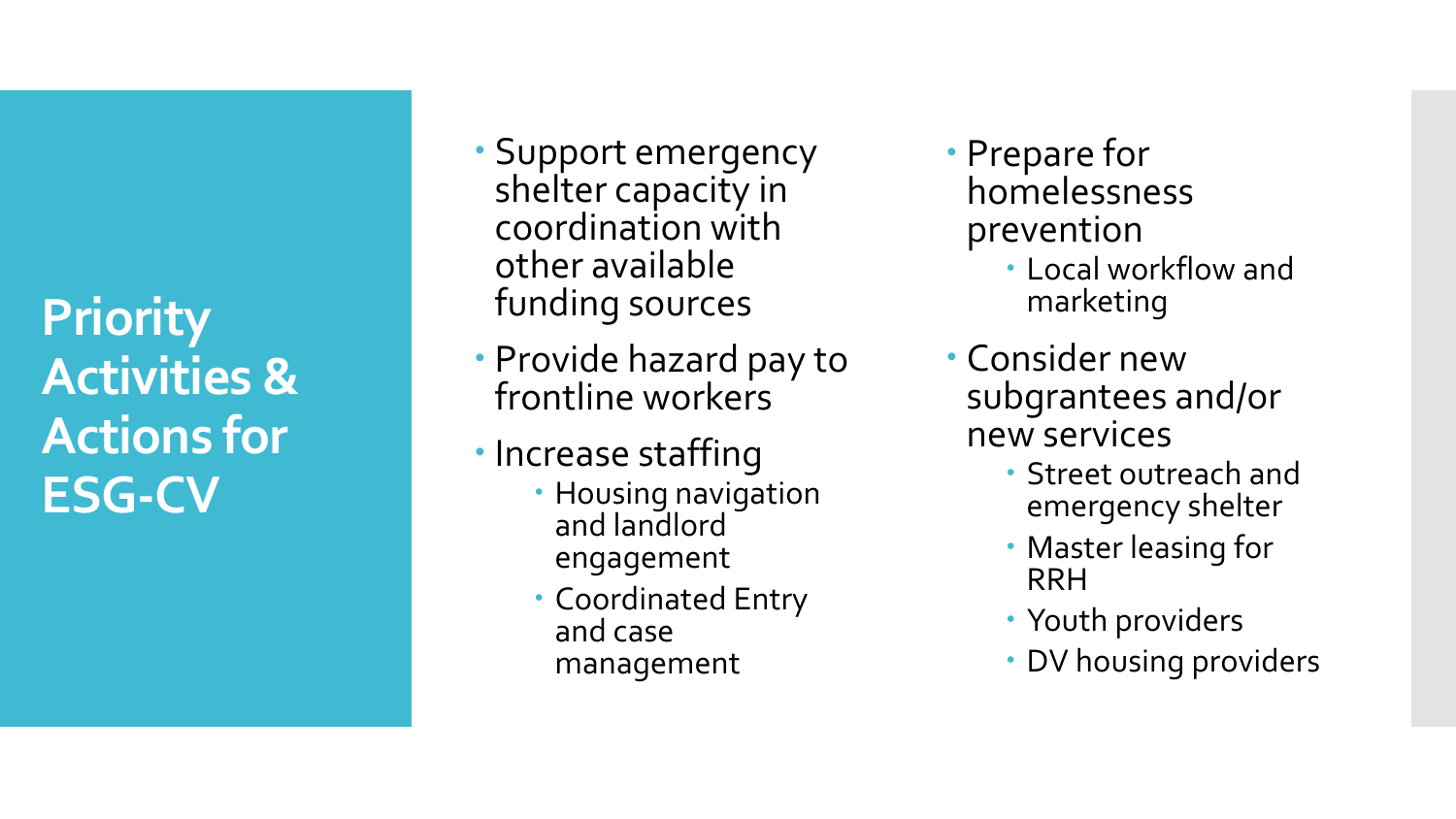### **How to Apply Overview of the NOFA &**

**application documents**

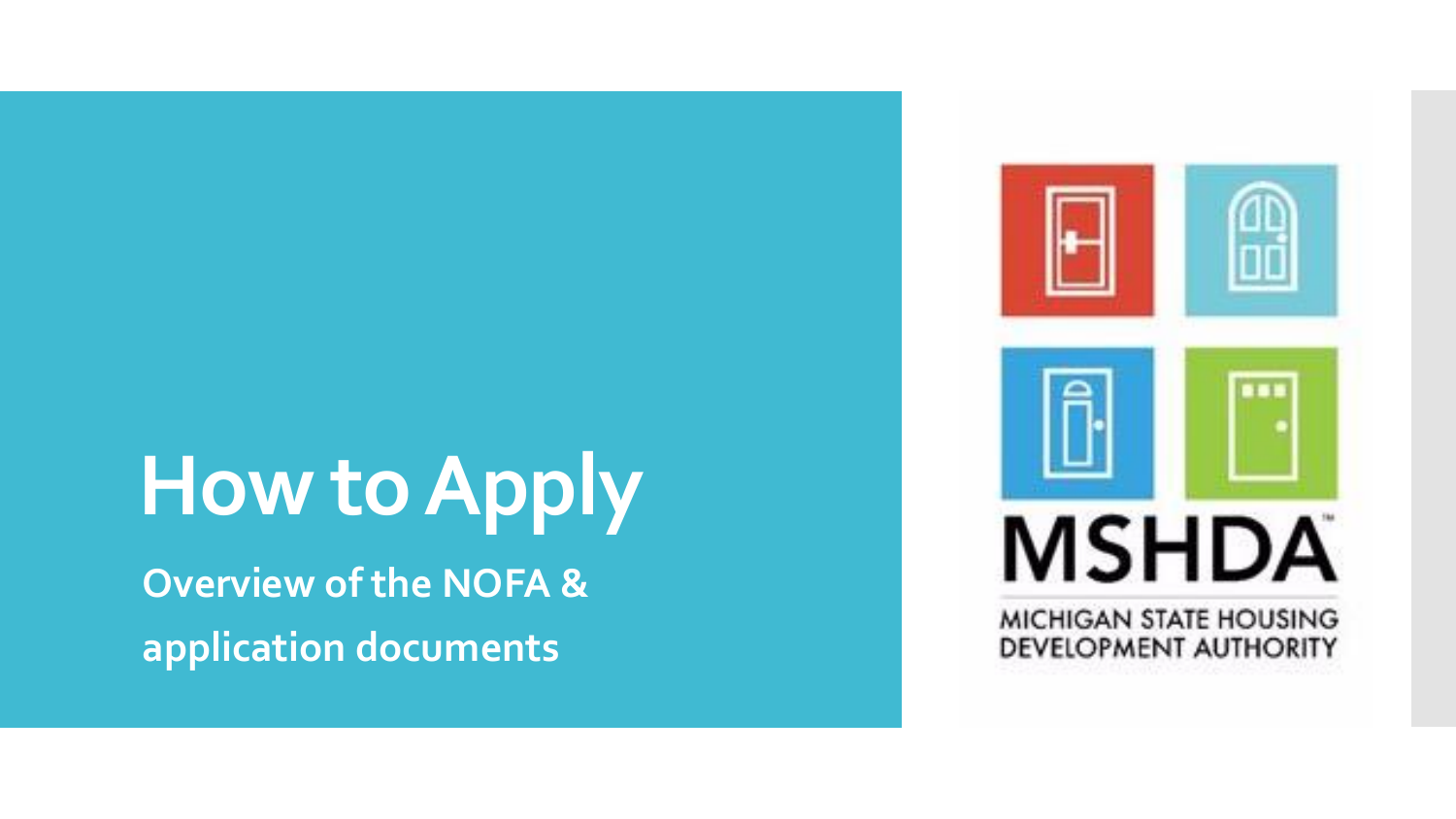- NOFA and application documents posted on the [MSHDA ESG webpage](https://www.michigan.gov/mshda/0,4641,7-141-5515-241719--,00.html) on April 30, 2020
	- CoC and LPB leadership notified of allocations on May 1, 2020
- Fiduciary will submit all documents to the assigned Homeless Assistance Specialist
	- No MATT entry required for application
- Documents must be affirmed by the CoC or LPB as defined in the CoC or LPB bylaws
- Submission deadline is to be determined
	- At least 10 business days following the release of HUD ESG-CV guidance
- ESG-CV can pay for incurred, eligible costs from March 1, 2020

**ESG-CV NOFA & Application Documents**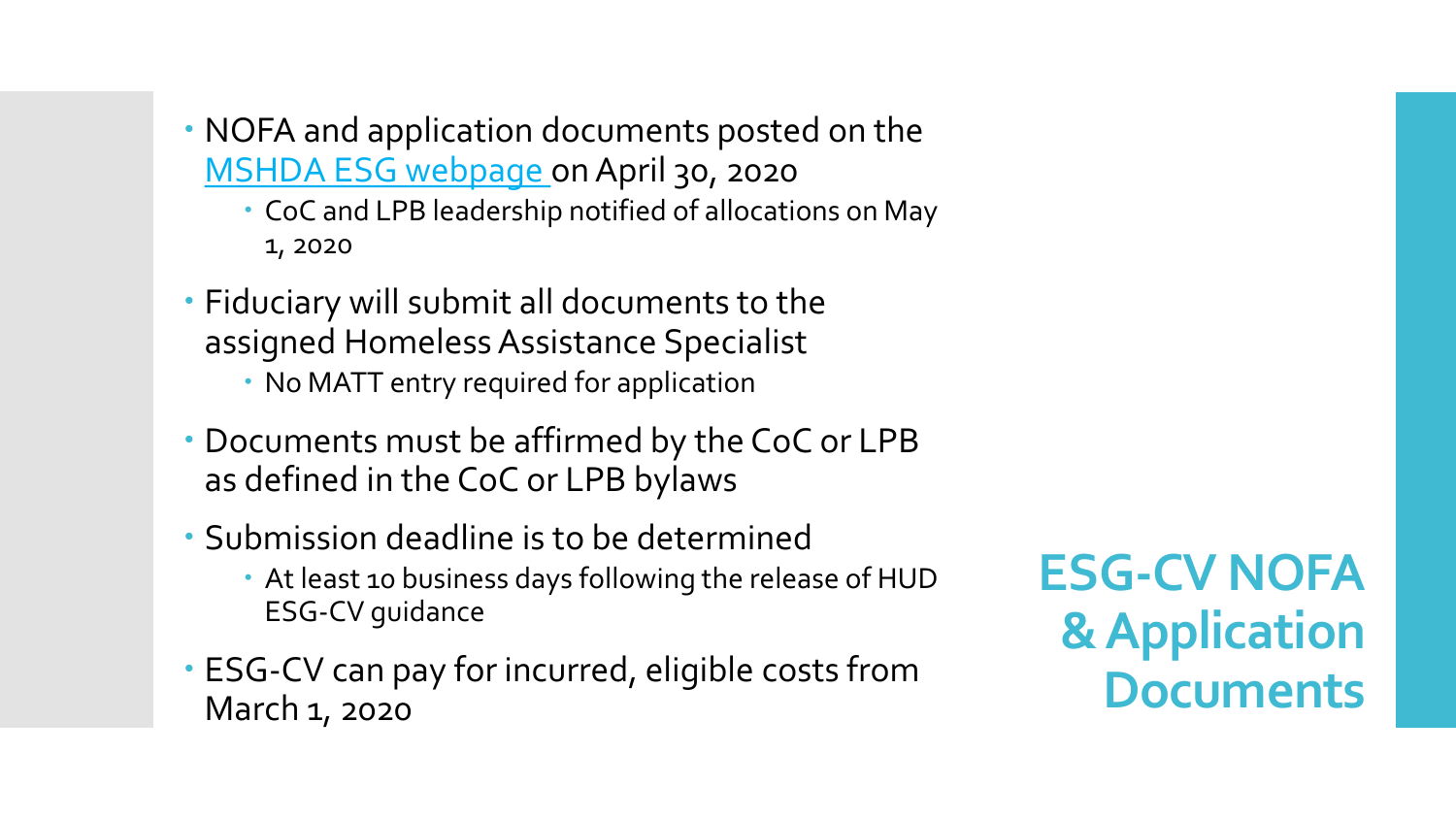# **Comparing ESG-CV & FY2019-2020 ESG**

**Similarities & differences between the funding sources**

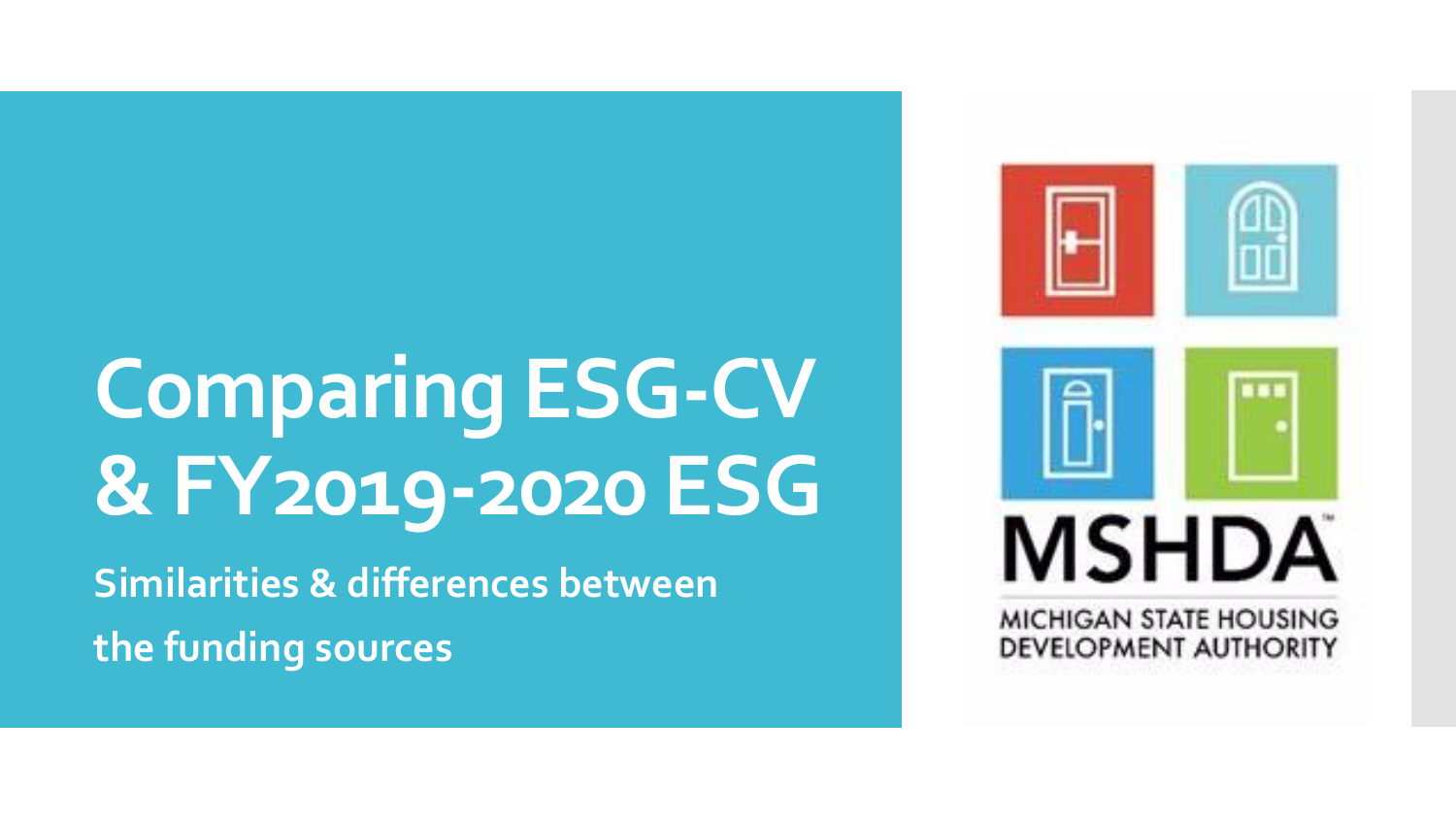| <b>NOFA Highlights</b>                                                                    | <b>ESG-CV</b> | <b>FY2019-2020 ESG</b>                              |
|-------------------------------------------------------------------------------------------|---------------|-----------------------------------------------------|
| Hotel/motel costs for emergency shelter                                                   | Yes           | <b>Yes</b>                                          |
| <b>Allow DV housing providers</b>                                                         | Yes           | No, DV agencies can only be<br>funded through MDHHS |
| Remove 1% income payment requirement                                                      | Yes           | Yes                                                 |
| Rapid re-housing (RRH) financial assistance<br>up to 9 months                             | Yes           | Yes                                                 |
| Hazard pay for frontline staff                                                            | Yes           | <b>Yes</b>                                          |
| 50% AMI cap for homelessness prevention                                                   | Yes           | No, remains at 30%                                  |
| No income verification documents at intake<br>for RRH; only at 6 month evaluation or exit | Yes           | Yes, starting May 1, 2020                           |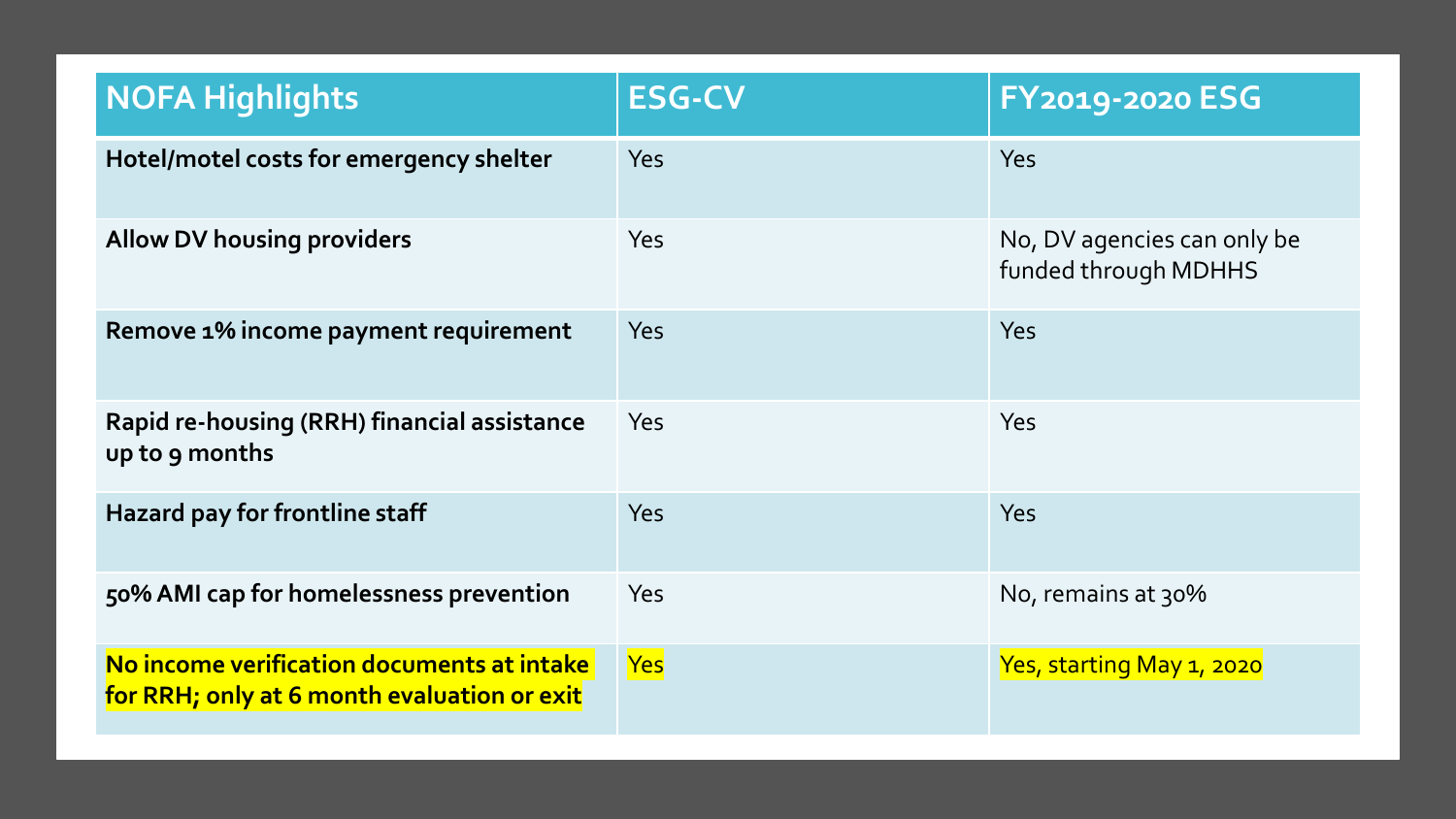**Reminder: ESG Mega Waivers**

- MSHDA applied for all available ESG mega waivers **BUT these waivers only apply to current ESG (FY2019-2020) funding**
	- Homeless prevention re-evaluations every 6 months instead of every 3 months *(until further notice)*
	- Housing stability case management services waived instead of every month *(until 5/31/2020)*
	- Approval to rent units at 120% of Fair Market Rate (FMR) instead of at or below FMR *(until 9/30/2020)*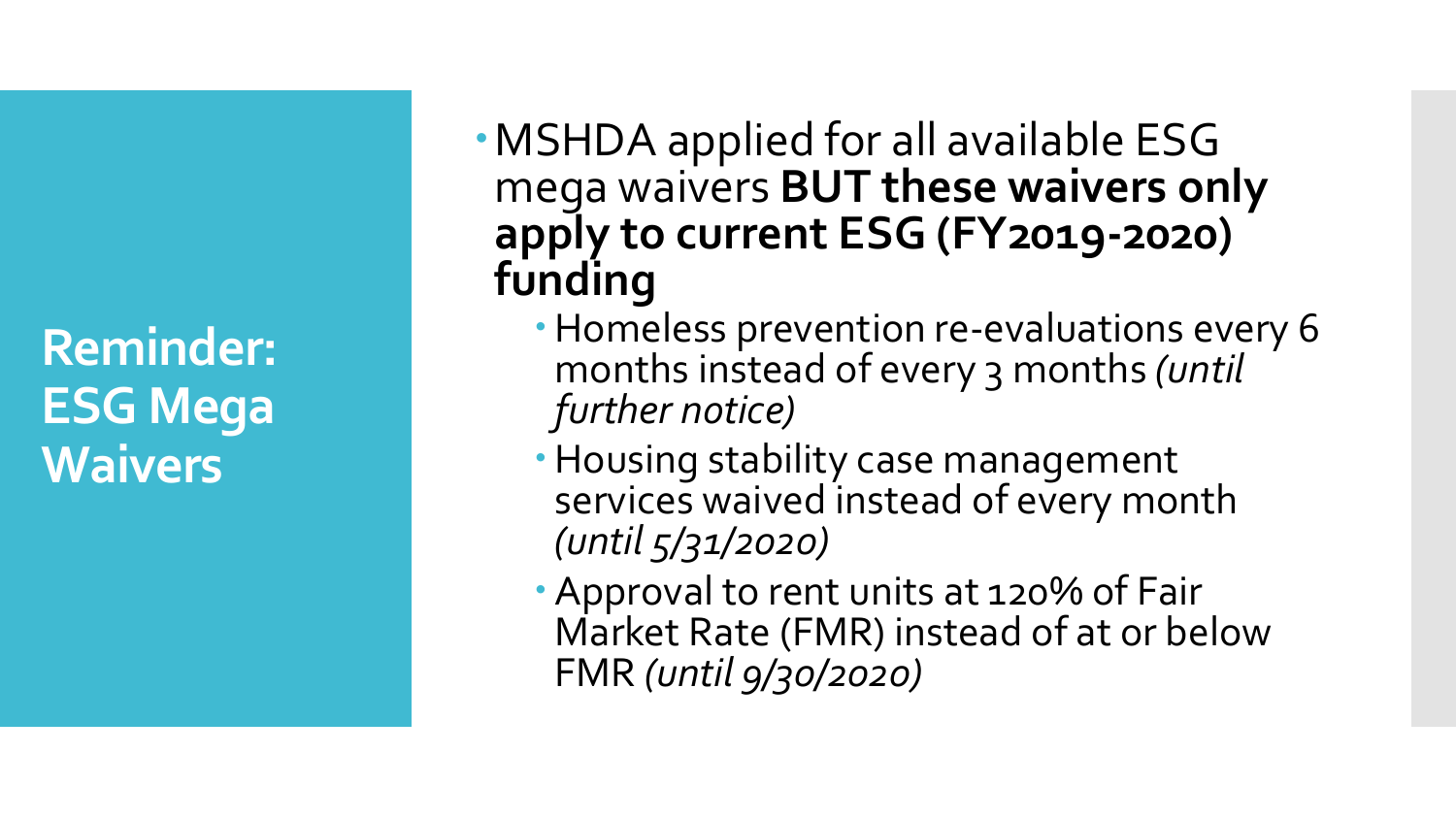## **What's Next**

**HUD guidance, training sessions, & more**

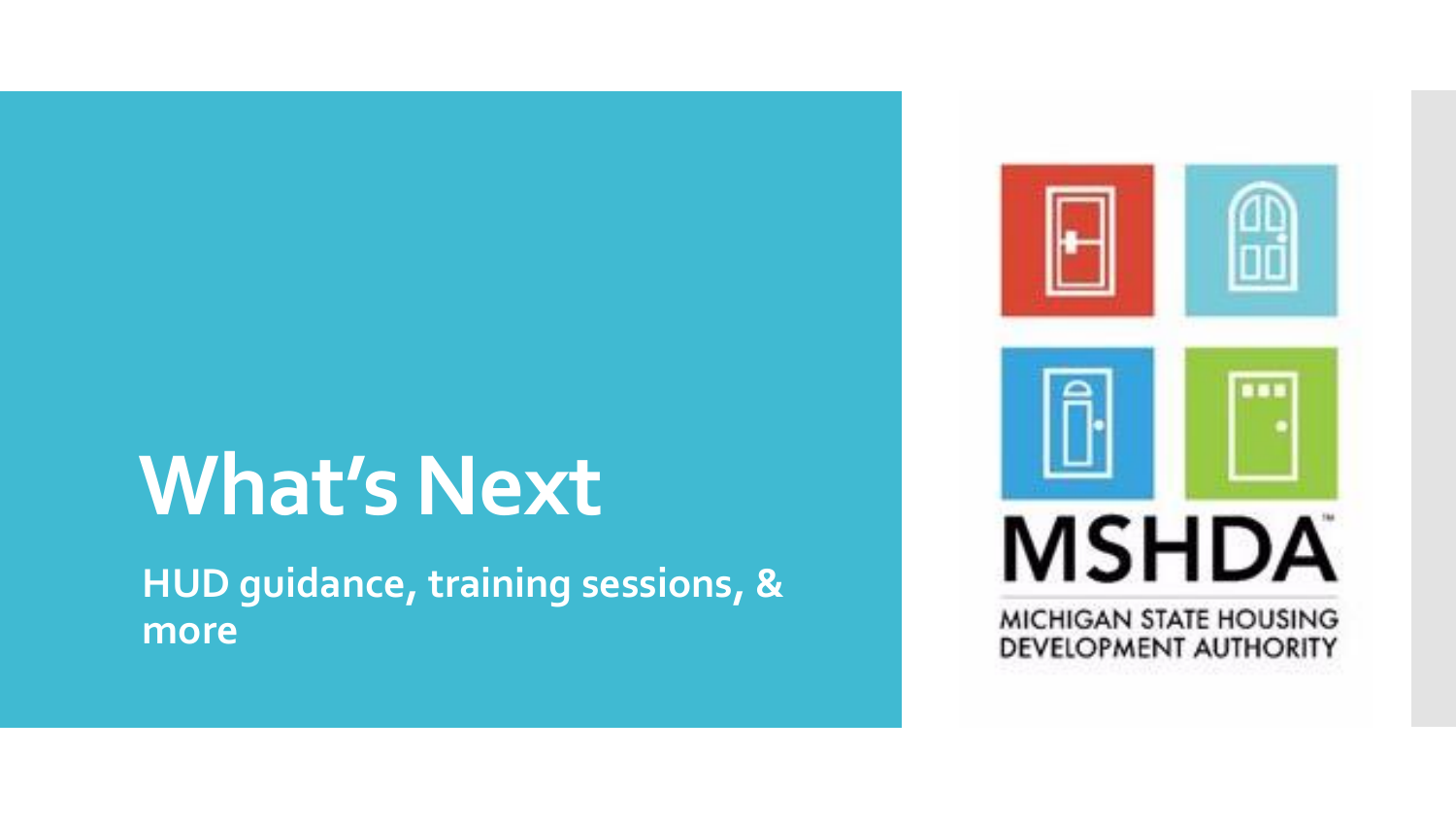#### **What's Next**

- HUD guidance on ESG-CV
	- Anticipated in the next 2-3 weeks
	- Includes more training and specificity on ESG-CV activities like homelessness prevention
- MSHDA will provide a webinar on implications to NOFA, application, and any necessary changes
- Required training sessions (live and recorded)
	- New subgrantees
	- New or enhanced activities/services
- Second round of ESG-CV funds
	- Awaiting allocation determination by HUD
- Newsletter updates:
	- mshda-hs@michigan.gov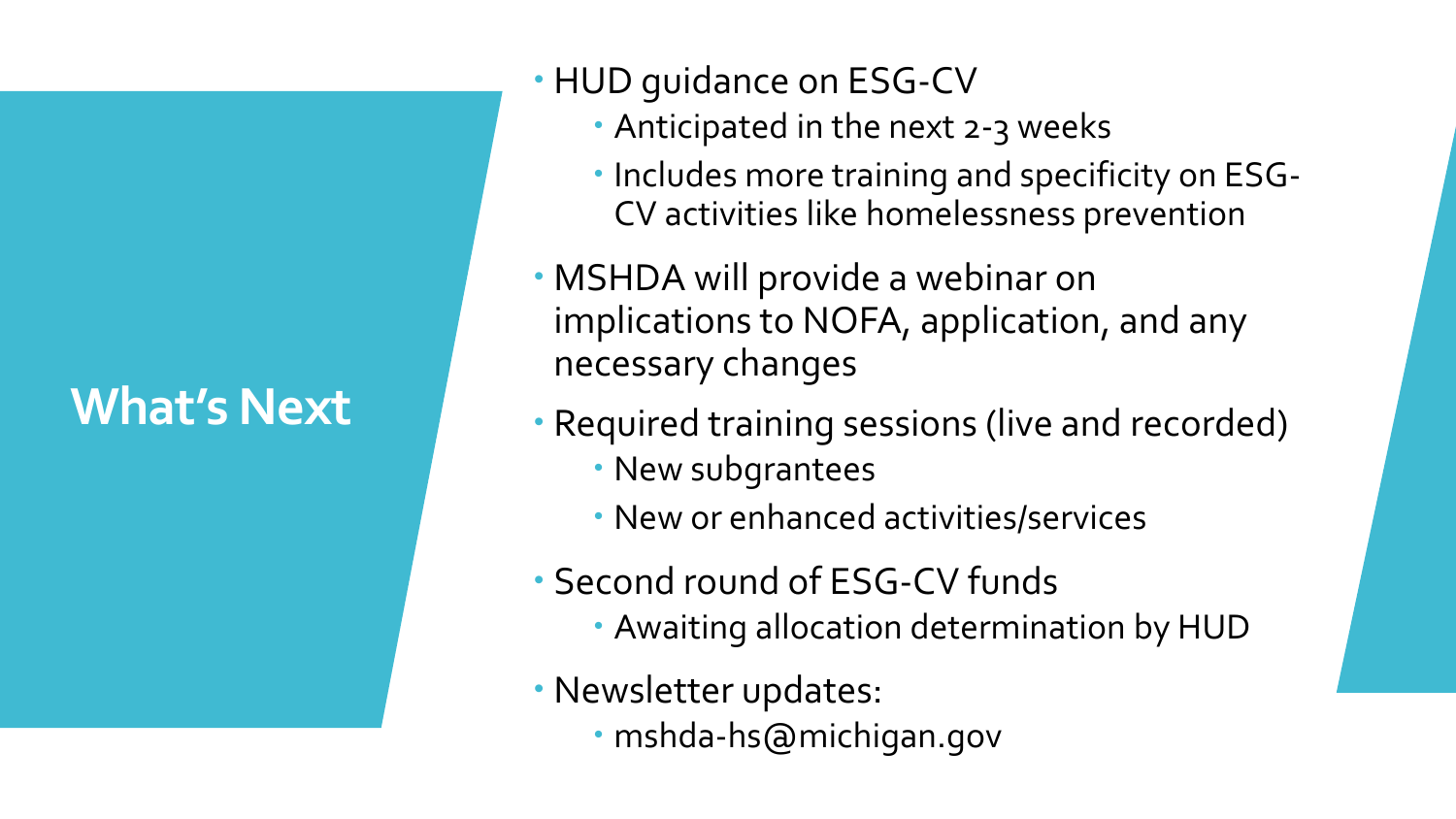# **FEMA: Non-Congregate Sheltering**

**High-Level Overview**

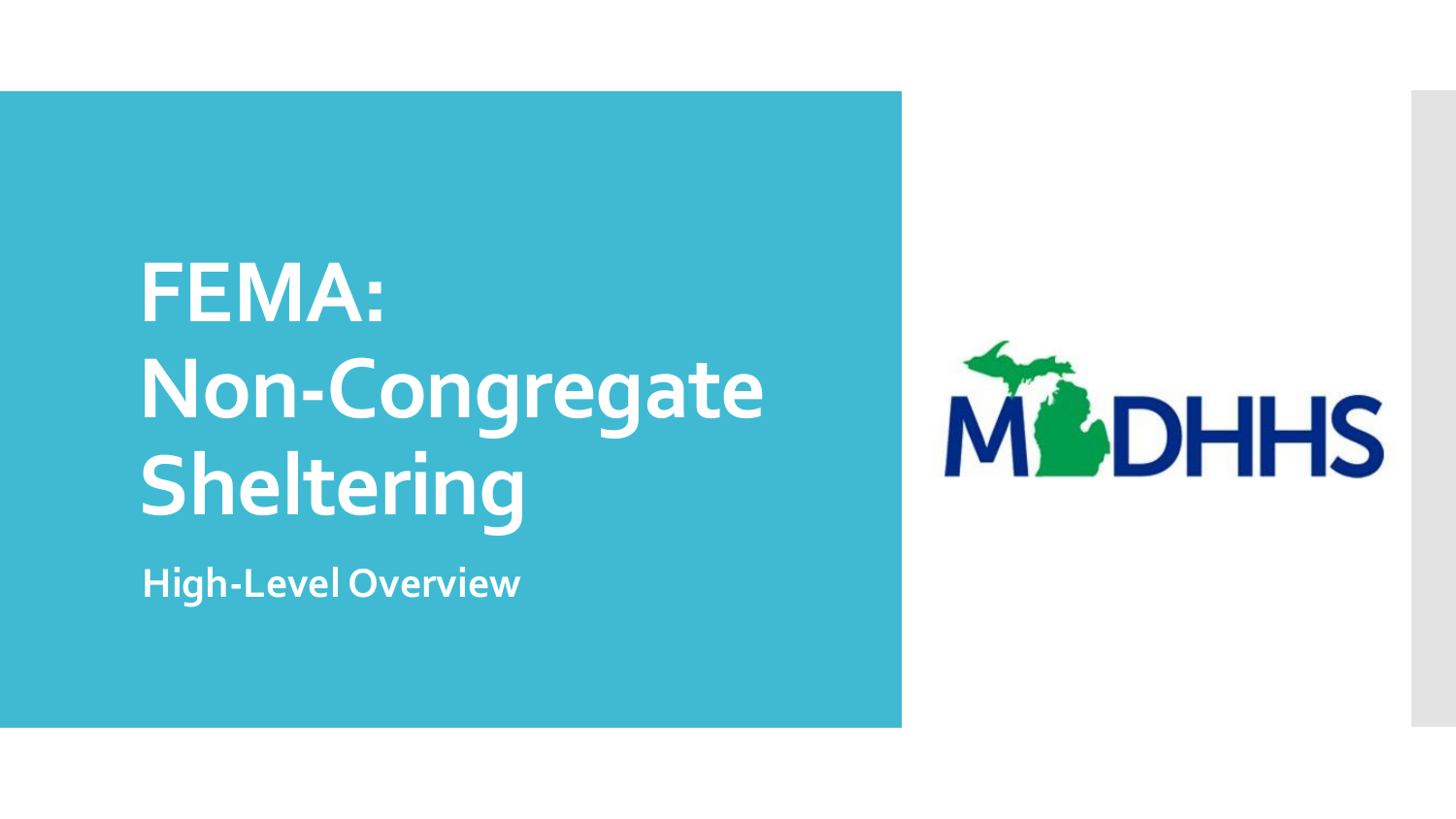**FEMA: Non-Congregate Sheltering**

- Michigan was given pre-approval to request reimbursement for FEMA eligible expenses for Non-Congregate Sheltering of eligible homeless populations
- Three eligible populations:
	- COVID+ and homeless
	- COVID exposed / symptomatic and homeless (while waiting for test results)
	- At high risk for complications if contracting COVID as defined by the CDC
- FEMA requires 25% match / reimburses up to 75%
- Partnership with local health department and emergency management is essential
- More information to follow some counties have already applied on their own; this does not effect that request